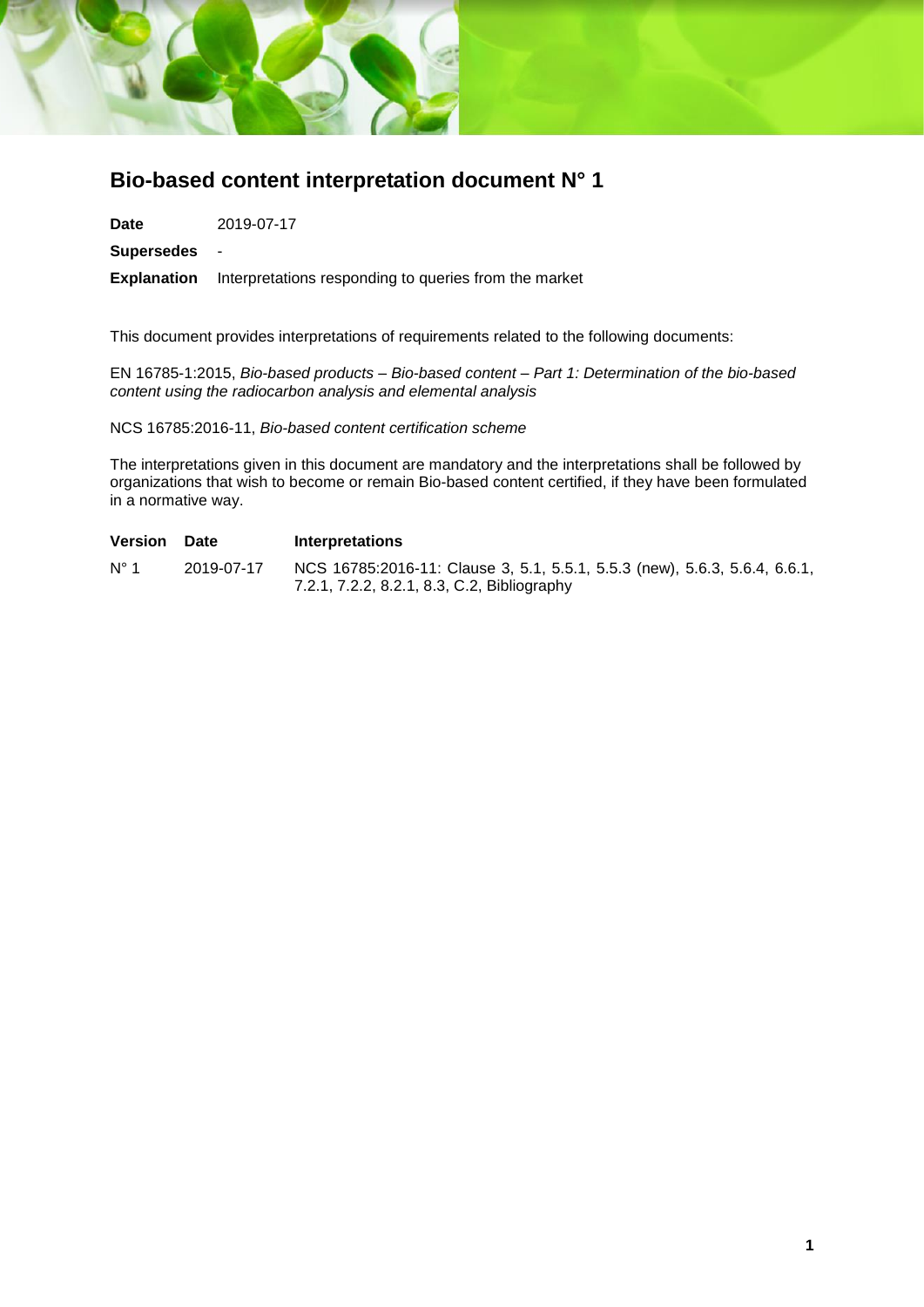EN 16785-1:2015, Bio-based products – Bio-based content – Part 1: Determination of the bio-based content using the radiocarbon analysis and elemental analysis

# **1 Scope**

[No interpretation]

# **2 Normative references**

[No interpretation]

# **3 Terms and definitions**

[No interpretation]

# **4 Symbols and abbreviations**

# **4.1 Symbols**

[No interpretation]

# **4.2 Abbreviations**

[No interpretation]

# **5 Principle**

# **5.1 Product groups**

[No interpretation]

# **5.2 Group I products**

[No interpretation]

# **5.3 Group II products**

[No interpretation]

# **5.4 Natural products**

[No interpretation]

# **6 Rules for allocation of elements**

[No interpretation]

# **7 Group I products**

# **7.1 Statement**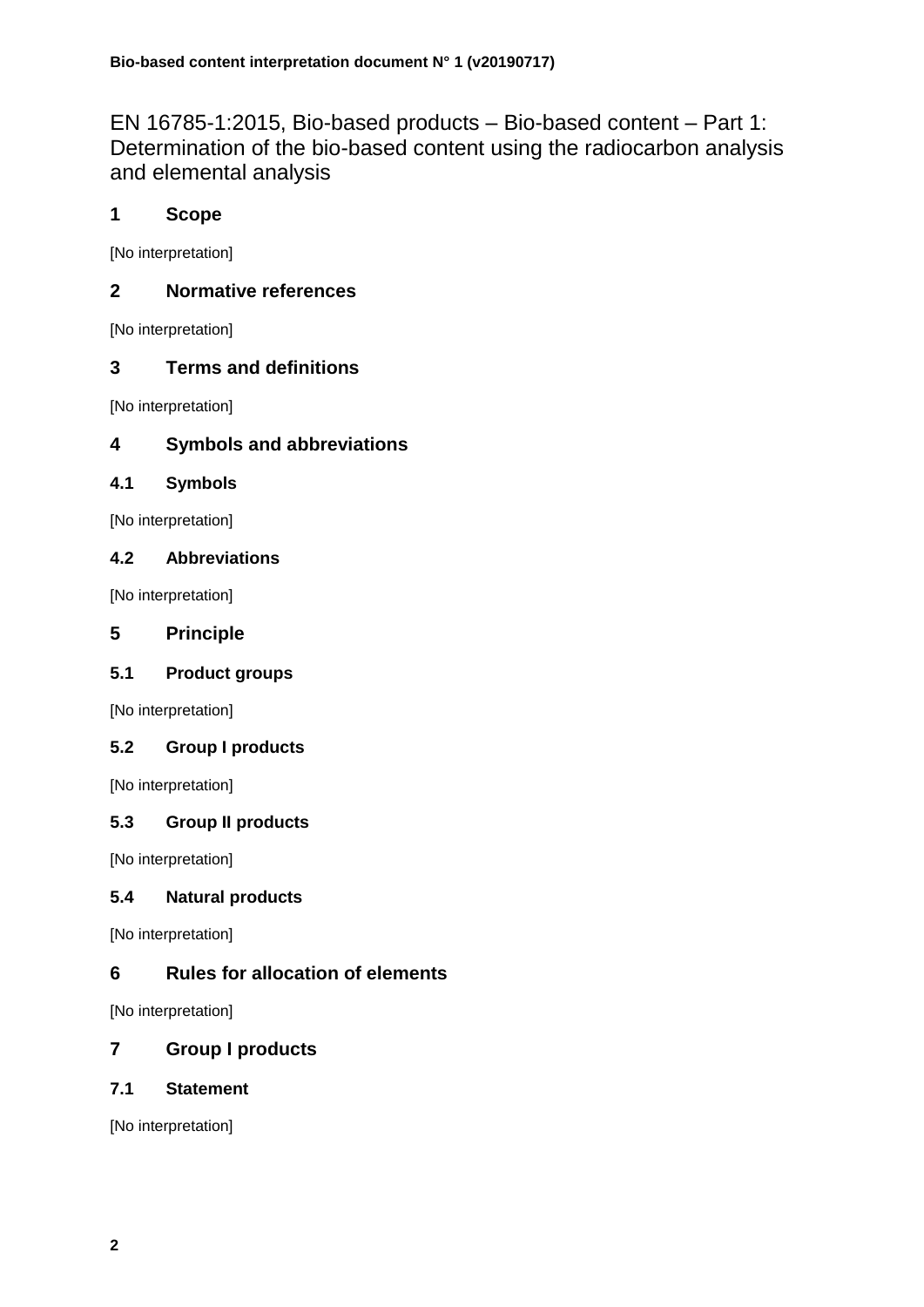## **7.2 Sampling**

[No interpretation]

## **7.3 Determination of the bio-based carbon content and elemental composition**

## **7.3.1 Procedure**

[No interpretation]

## **7.3.2 Variability of test results**

[No interpretation]

## **7.4 Validation criteria of the bio-based content**

[No interpretation]

# **7.5 Examples of application of the decision scheme**

[No interpretation]

## **7.6 Test report**

[No interpretation]

# **8 Group II products**

## **8.1 Statement**

[No interpretation]

## **8.2 Sampling**

[No interpretation]

## **8.3 Determination of the bio based carbon content**

### **8.3.1 Procedure**

[No interpretation]

### **8.3.2 Variability of test results**

[No interpretation]

## **8.4 Validation criteria of the bio-based content**

[No interpretation]

## **8.5 Example of application of the decision**

[No interpretation]

### **8.6 Test report**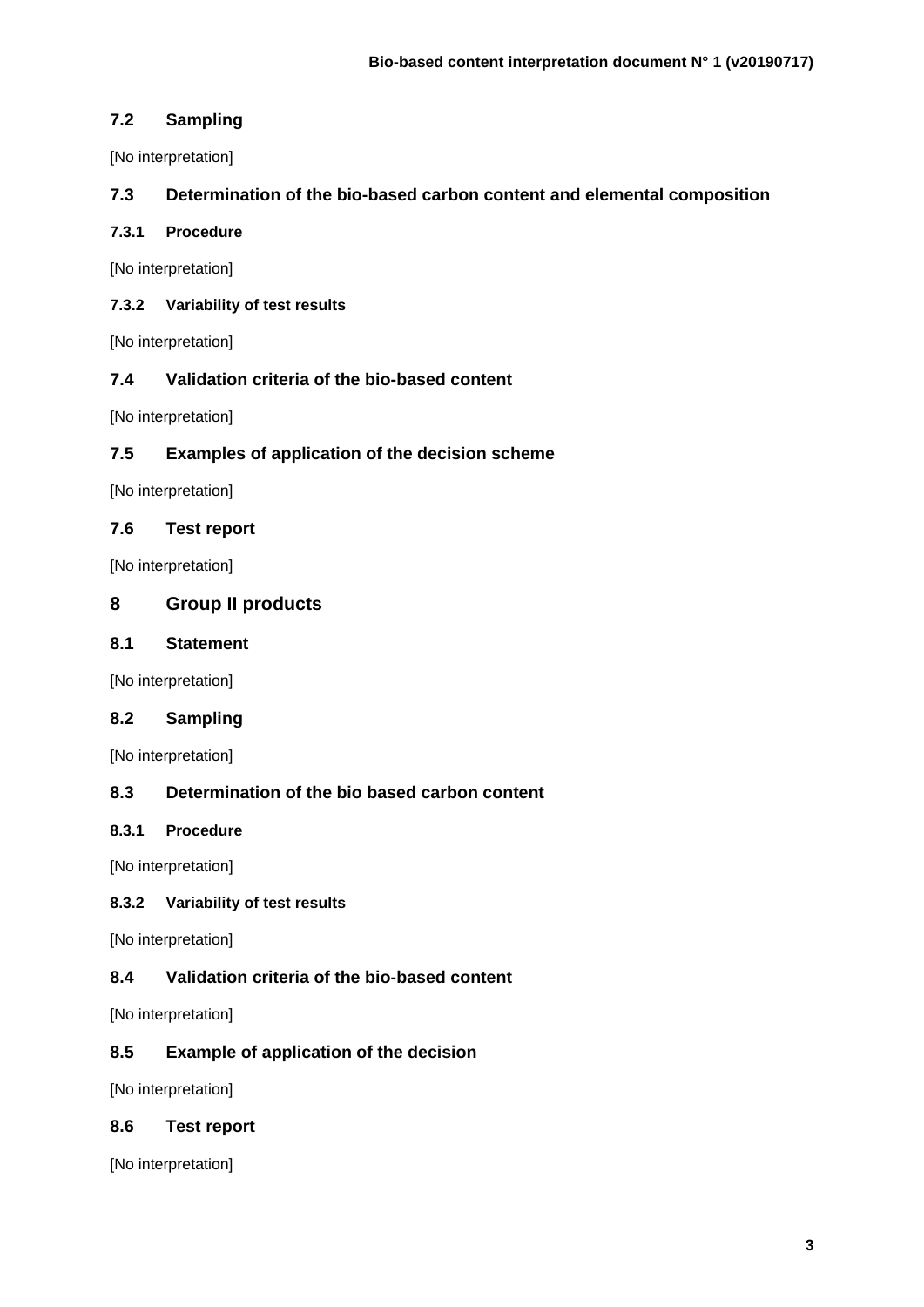# **Annex A (informative) Standardized sampling methods**

[No interpretation]

# **Annex B (informative) Example of format for reporting results for Group I products**

[No interpretation]

# **Annex C (normative) Calculation of the bio-based carbon content and biobased content for Group II products**

# **C.1 Calculation of the bio-based carbon content**

[No interpretation]

## **C.2 Calculation of the bio-based content**

[No interpretation]

# **Annex D (informative) Example of format for reporting results for Group II products**

[No interpretation]

# **Bibliography**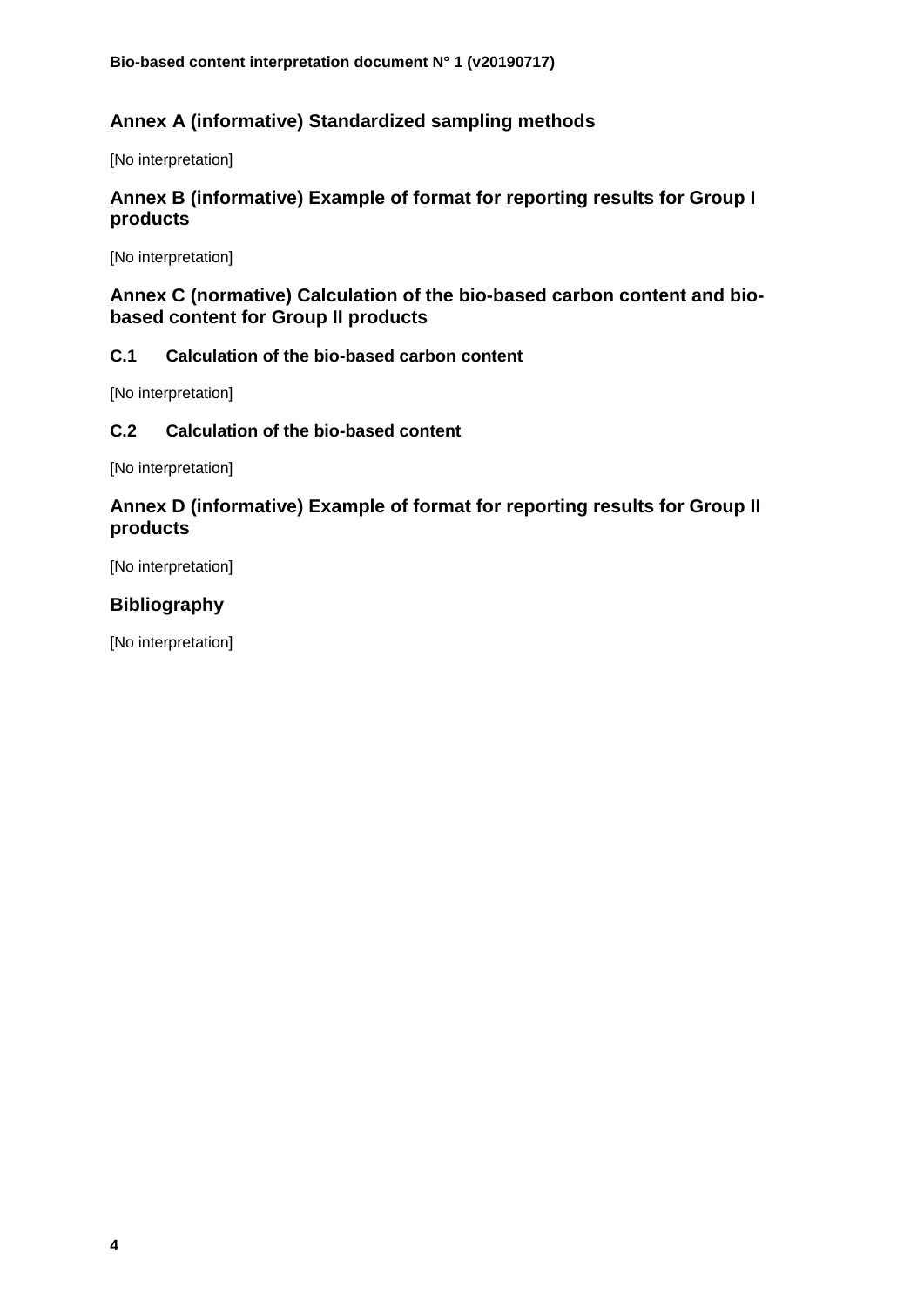# NCS 16785:2016-11, Bio-based content certifications scheme

# **1 Scope**

[No interpretation]

# **2 Normative references**

[No interpretation]

# **3 Terms and definitions**

*[Version N° 01]* Because the definition of 'natural product' deviates from the one used in EN 16785- 1:2015, the definition for 'natural product' for bio-based content certification is added and read as follows:

# **3.7**

### **natural product**

product wholly derived from biomass that may have undergone a non-chemical or non-biological modification process

Note 1 to entry: Examples of non-chemical or non-biological modification processes are distillation, extraction or similar separation methods.

NOTE See also interpretations to 5.1 and 5.6.4.

# **4 Organization of the certification system**

## **4.1 Principle**

[No interpretation]

### **4.2 Organizational structure**

[No interpretation]

### **4.3 Applicant**

[No interpretation]

### **4.4 Testing laboratory**

[No interpretation]

## **4.5 Certification body**

[No interpretation]

## **4.6 Committee of Experts**

[No interpretation]

## **4.7 Changes**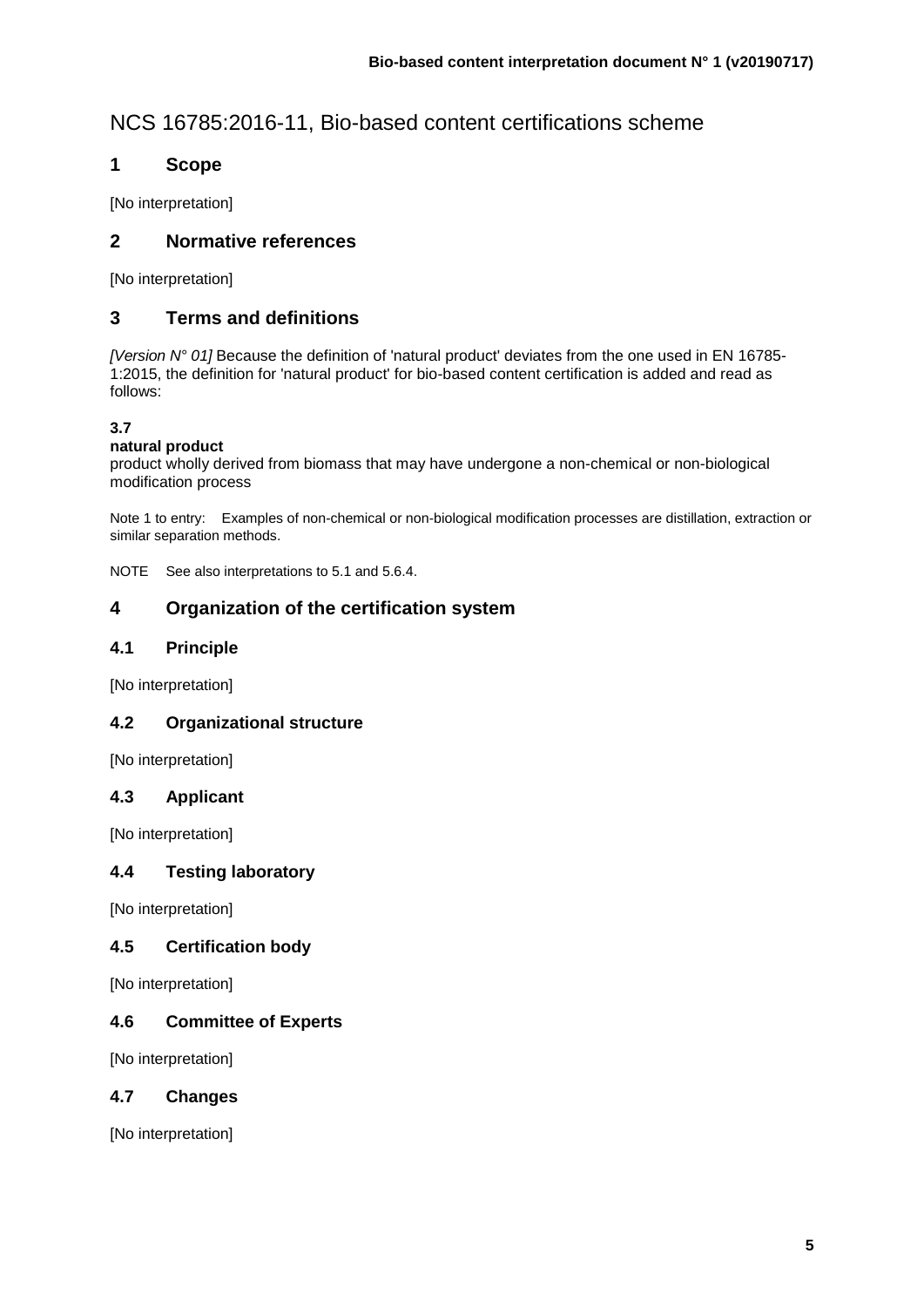# **5 Method of assessment**

## **5.1 General**

*[Version N° 01]* It is stated that products can be sorted out in two groups. In principle, natural products can also be considered as a group. As stated, natural products can be used to produce Group I products or as constituent(s) of Group II products. Natural products shall only undergo <sup>14</sup>C analysis based on total organic carbon. Their statement shall be done by use of the bio-based content analysis by using data obtained from suppliers as described in 5.5.3, provided that the bio-based content of the natural product is analysed in accordance with this method.

NOTE 1 See interpretation to Clause 3 concerning definition of 'natural product'.

NOTE 2 See this interpretation document for new 5.5.3.

*[Version N° 01]* In the case an organization modifies, without chemical or biological reaction, an externally provided product that is "Bio-based content" certified, the modified product shall be considered a Group II product and shall be assessed in accordance with the applicable requirements of NCS 16785:2016-11.

NOTE 3 This means that an organization cannot endorse the "Bio-based content" certification from its supplier.

EXAMPLE Printing ink on a bio-based packaging is considered a modification of the packaging, as the composition of this packaging and with that the percentage of the bio-based content associated with this packaging can change depending on the composition of the ink and the ratio of the ink used to the packaging. For example, if a 100 % bio-based product is printed, the amount of ink needs to be considered in the statement for the bio-based carbon content if the ink is not "Bio-based content" certified.

#### **5.2 Calculation of the bio-based content**

#### **5.2.1 General calculation method**

[No interpretation]

#### **5.2.2 Calculation for combined materials and/or assembled products**

[No interpretation]

### **5.3 Information for analysing the sample**

[No interpretation]

### **5.4 Sampling and analysis**

[No interpretation]

### **5.5 Information for application for certification**

#### **5.5.1 Group I products**

*[Version N° 01]* The applicant needs to provide as statement that includes the chemical structure of the product. In the case of a mixture of natural products, it might be possible that the exact brute structural formula is not known. In this case, the applicant may use an average brute structural formula.

NOTE 1 Applying an average brute structural formula can influence the confidence level.

NOTE 2 See also interpretation to 5.6.4.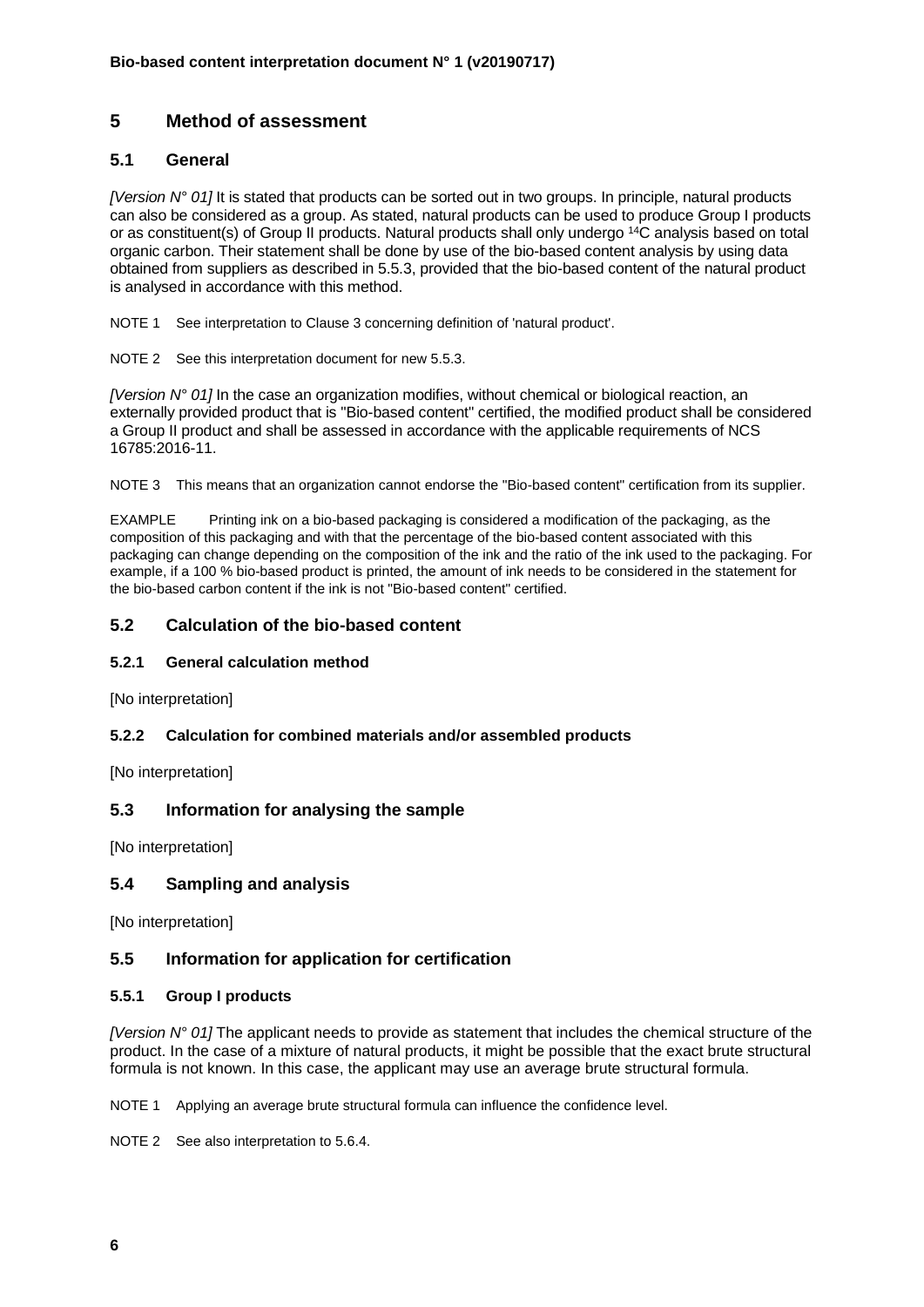#### **5.5.2 Group II products**

[No interpretation]

#### **5.5.3 Natural products**

*[Version N° 01]*

NOTE This is a new subclause.

The applicant shall provide at least the following documented information to the certification body when applying for an assessment for natural products:

- a) general information about the organization (name, contact details, legal entity);
- b) the statement of the bio-based carbon content and the bio-based content in accordance with Annex A, and statement about non-chemically modification (see. 5.6.4), if applicable;
- c) the different constituents of the formulation of the product, its origin(s);
- d) the technical data sheet or a description of the product (at least the bio-based components and their participation to the overall formulation);
- e) the test reports of the <sup>14</sup>C analysis obtained from authorized laboratories;
- f) in case of product family, a description of the composition of the products, if applicable, that make part of the product family (e.g. density level, purity level, chain length, molecular weight).

#### **5.6 Validation methodology by certification**

#### **5.6.1 Use of test reports**

[No interpretation]

#### **5.6.2 Validation methodology for Group I products**

[No interpretation]

#### **5.6.3 Validation methodology for Group II products**

*[Version N° 01]* Group II products can consist of constituents that can be classified as natural product, Group I product or non bio-based product. The overall validation methodology for Group II products depends on the classification of the constituents:

- 1) In case a Group II product contains one or more constituents that are classified as natural product, these constituents need not to be certified separately for determining the bio-based content of this Group II product. The applicant shall provide the certification body with the statement (i.e. 100 % bio-based) and the test report about the <sup>14</sup>C ratio based on the total organic carbon for each constituent classified as natural product.
- 2) In case a Group II product contains one or more constituents that are classified as Group I product, these constituents shall be certified separately in accordance with 5.5.1 and 5.6.2 in order to be taken into account in determining the bio-based content of this Group II product.
- 3) In case a Group II product contains one or more constituents that are classified as non bio-based product, the applicant shall provide the certification body with the statement, test report about the <sup>14</sup>C ratio based on the total organic carbon, and the test report about the elemental analysis for each constituent classified as non bio-based product.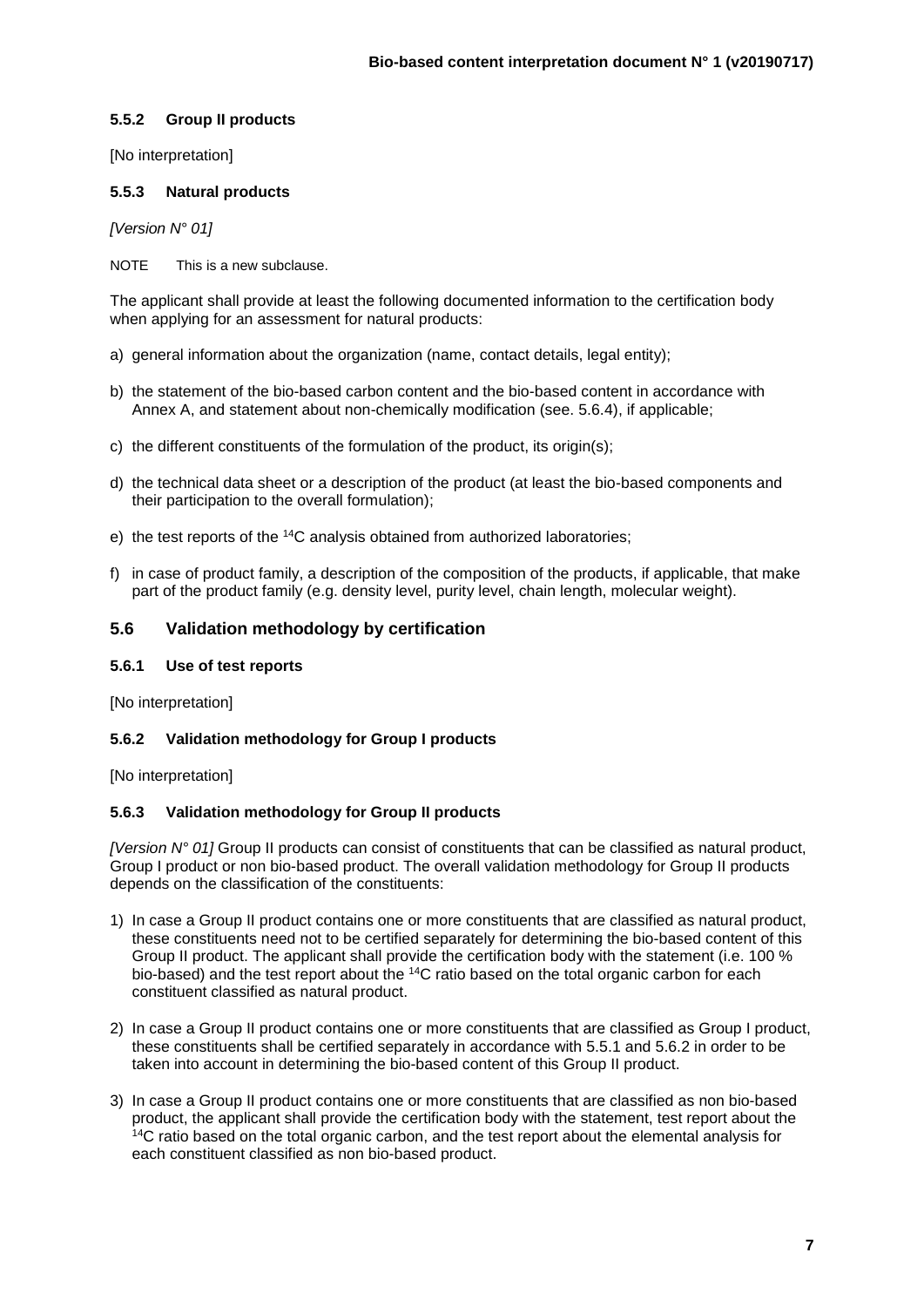NOTE The elemental analysis for non bio-based products is needed to calculate the bio-based content, which is based on the percentage of the total mass of the product.

#### **5.6.4 Validation methodology for natural products**

*[Version N° 01]* It is stated that certification of natural products in the framework of this certification scheme is only possible if the certification body receives the statement and necessary test reports of the applicant. For natural products, the definition used in this certification scheme shall be used. This implies that certification of natural products is also possible if the applicant provides the certification body with the statemen that the natural product is not chemically or biologically modified and with the test report about <sup>14</sup>C ratio.

NOTE See interpretation to Clause 3 concerning definition of 'natural product' and interpretation to 5.1 introducing 'natural products' as third group.

## **6 Certification procedures**

#### **6.1 Certification criteria**

[No interpretation]

### **6.2 Validity of certificate**

[No interpretation]

#### **6.3 Surveillance**

[No interpretation]

#### **6.4 Renewal of certificate**

[No interpretation]

### **6.5 Changes to certified product or product family**

[No interpretation]

#### **6.6 Sublicences**

#### **6.6.1 Use of other certificates**

*[Version N° 01]* Sublicences may only be agreed if a legal link exists between the owner of the original certificate and the sub-licensee. In the case a sub-licensee has another third-party production facility, this production facility shall either have an own sublicence with the owner of the original certificate or shall explicitly be part of the sublicence of the other company.

#### **6.6.2 Withdrawal of right to use the other certification**

[No interpretation]

## **7 Reporting of the certification body**

### **7.1 General**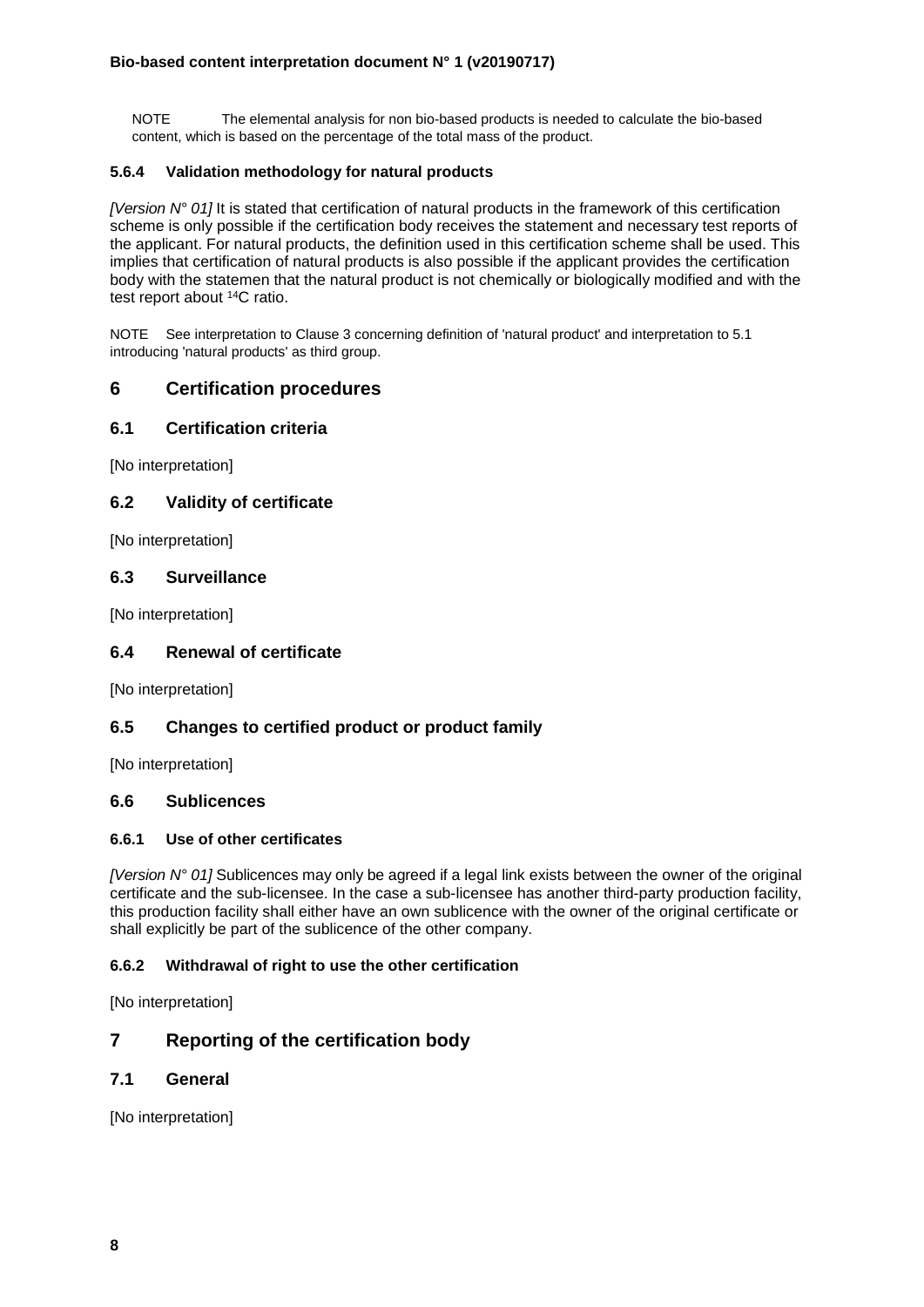## **7.2 Requirements for the certificate**

#### **7.2.1 Certificate statement**

*[Version N° 01]* The "bio-based content" certificate includes the percentage of bio-based carbon content of the product or product family, related to total carbon. EN 16848 specifies requirements for transparent and non-misleading business-to-business communication of characteristics of bio-based products by means of a specific data sheet. The applicant can use the percentage of the bio-based carbon content that is stated on the certificate on this specific data sheet.

NOTE 1 EN 16848 is intended to be used as a tool to generate and transfer information in the value chain and/or as an input for product-specific standards and certification schemes.

NOTE 2 In business-to-consumer communication, as specified in EN 16935, the percentage of bio-based carbon content is not required to be communicated.

#### **7.2.2 Reporting**

*[Version N° 01]* The certification body needs to provide a summary report with a minimum set of information to be made publicly available. The certification body shall also provide the percentage of bio-based carbon content.

NOTE 1 Making the percentage of the bio-based carbon content publicly available supports the transparent and non-misleading business-to-business communication, as specified in EN 16848 and addressed in the interpretation to 7.2.1.

NOTE 2 The register of certificate holders as maintained at the web porta[l www.biobasedcontent.eu](http://www.biobasedcontent.eu/) only displays the (minimum) percentage of bio-based content. The percentage of bio-based carbon content can be obtained by downloading the certificate associated to the certificate holder or by linking to the register maintained by the certification body that issued the certificate.

### **7.3 Objection, appeal, suspension and/or deregistration**

[No interpretation]

### **8 Use of "bio-based content" label and "bio-based" logo**

#### **8.1 Label and logo**

**8.1.1 General**

[No interpretation]

#### **8.1.2 Visual appearance of "bio-based content" label**

[No interpretation]

#### **8.1.3 Visual appearance of "bio-based" logo**

[No interpretation]

#### **8.1.4 Values displayed in the label**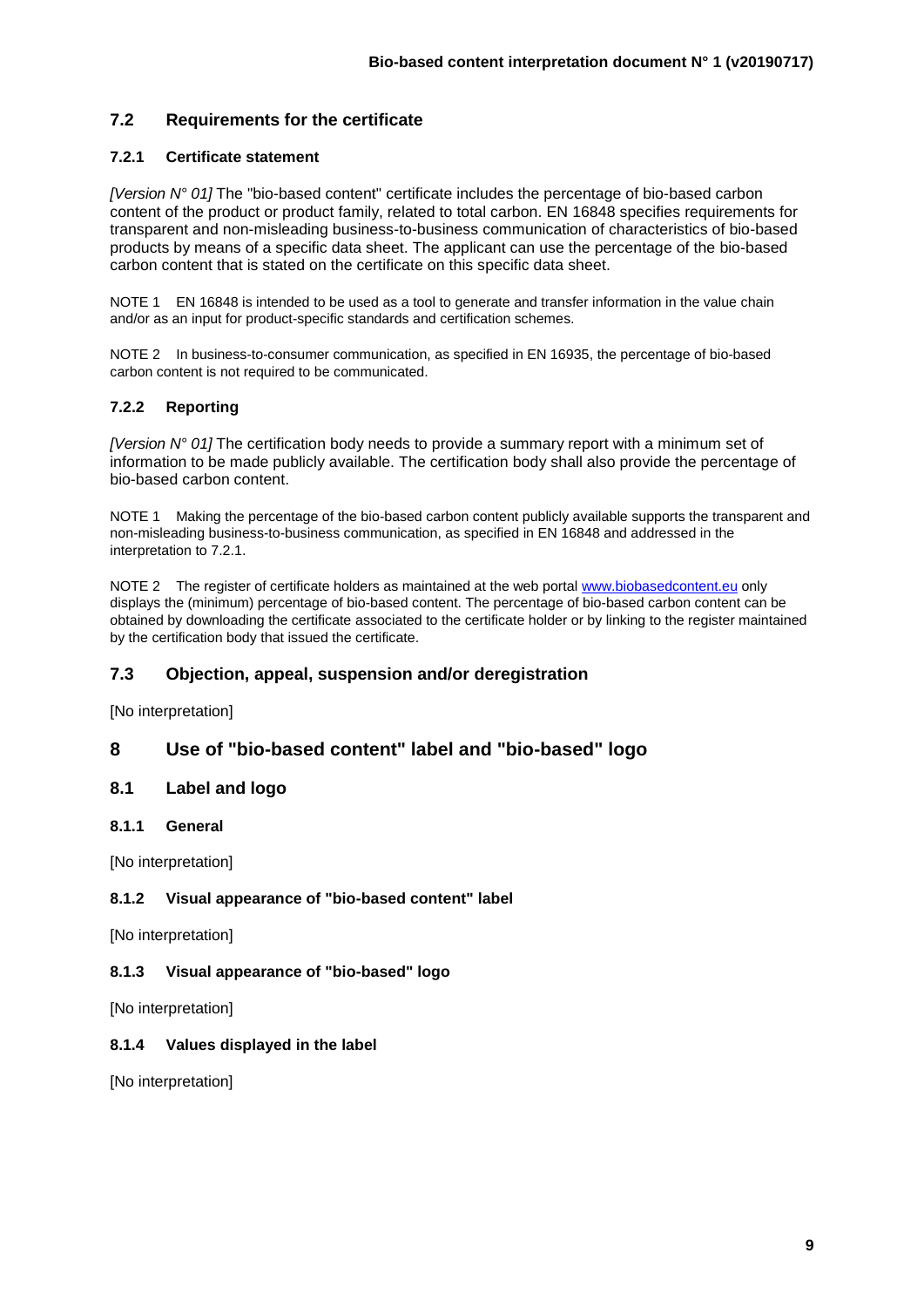## **8.2 Conditions of use of label and logo**

#### **8.2.1 Use of "bio-based content" label**

*[Version N° 01]* In business-to-business relations, the label may be applied on accompanying documents among other things. Accompanying documents can include portfolio and presentations as long as there is a clear link with the certified product. In cases where there is no clear link between an accompanying document and the certified product, the certificate holder shall use the "bio-based" logo if it decides to use a visualization related to "bio-based content" certification (see 8.2.2).

#### **8.2.2 Use of "bio-based" logo**

[No interpretation]

### **8.3 Assessment correct use of label and logo by certification body**

*[Version N° 01]* It is stated that the certificate holder can ask for approval of changes in use of label of logo in between assessment. Considering that this approval process is already optional, the certificate does not need to ask for this approval and can await the regular assessment.

NOTE This option creates unnecessary administrative burden for both certificate holder and certification body.

### **8.4 Monitoring improper use of label and logo by scheme manager**

[No interpretation]

## **Annex A (normative) Calculation of bio-based carbon content and bio-based content for Group II products**

### **A.1 Calculation of the bio-based carbon content**

[No interpretation]

### **A.2 Calculation of the bio-based content**

[No interpretation]

## **Annex B (informative) Example of bio-based content and the elemental composition of the product**

[No interpretation]

## **Annex C (normative) "Bio-based content" label and "bio-based" logo – visual representation**

#### **C.1 Shape and size**

[No interpretation]

#### **C.2 Colour**

*[Version N° 01]* The label and logo may be used in black-and-white configuration. When using a blackand-white configuration, the green colour may be black and the white colour may be either white or transparent. The black-and-white configuration may be used in both business-to-business and business-to-consumer communication.